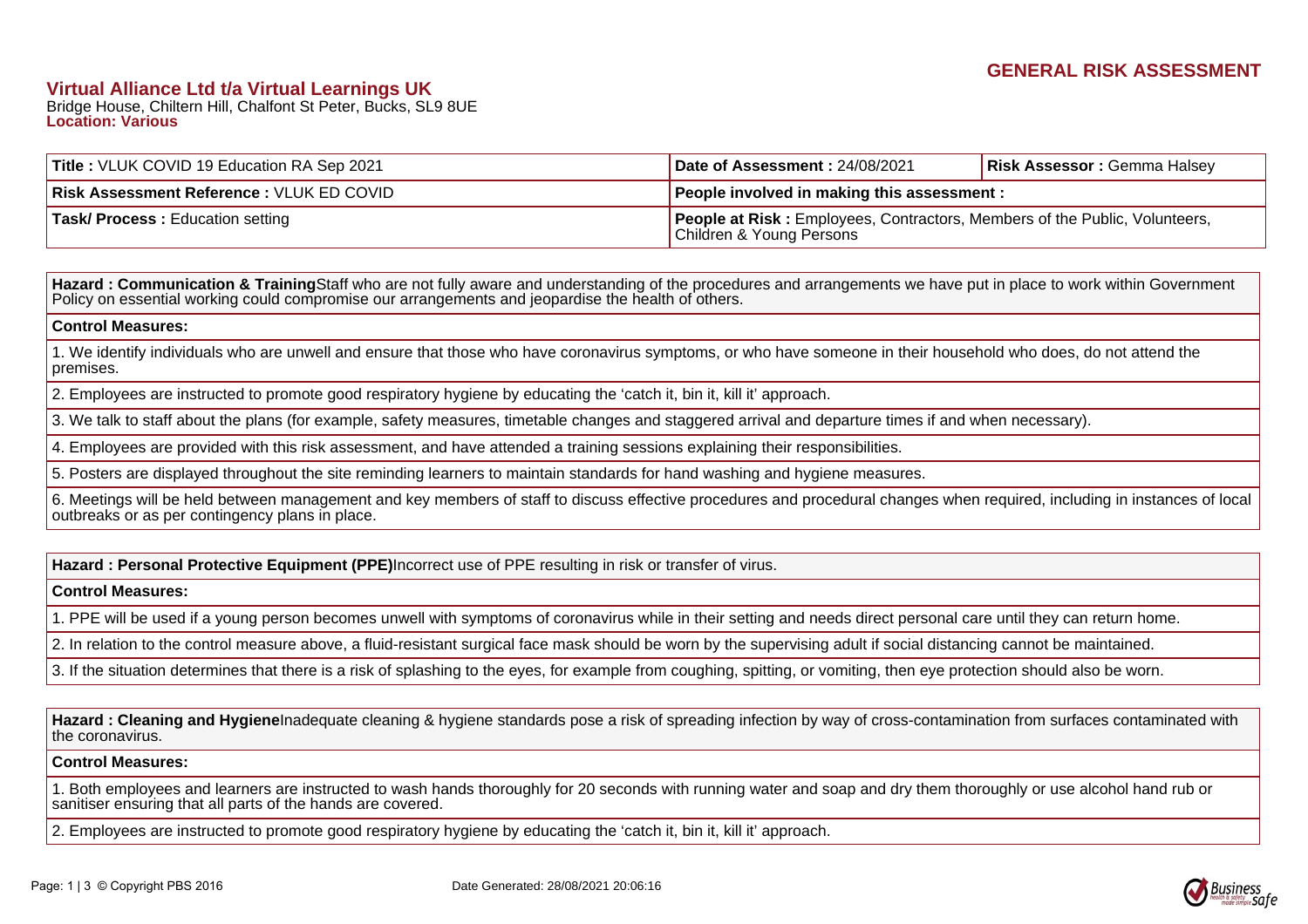3. Cleaning regimes have significantly increased and the frequency of cleaning of hard surfaces (floors, handrails, door handles, passenger lifts, building equipment buttons, switches, etc).

4. Cleaning regimes for frequently used items or areas have been implemented on a more frequent basis, and will take place on the following times.

5. Sufficient hot water, liquid soap, disposable towels and hand sanitiser dispensers are provided throughout the building.

6. Staff are required to report anything contaminated or spilt that requires cleaning.

Hazard : Classroom layout arrangements and group sizes Overcrowding of classrooms leading to higher risk of outbreak.

### **Control Measures:**

1. We ensure that wherever possible young people use the same classroom or area of a setting throughout the day, with a thorough cleaning of the rooms at the end of the day.

2. We have removed unnecessary items from classrooms and other learning environments where there is space to store it elsewhere.

3. Rooms will be well ventilated eg windows opened to reduce the risk of airborne transmission.

Hazard : Communal halls and shared rooms Overcrowding of communal areas leading to higher risk of outbreak.

## **Control Measures:**

1. Cleaning between groups is in place.

Hazard : Use of shared resources Potential risk or transfer of virus through cross-contamination.

# **Control Measures:**

1. Shared resources will be cleaned between groups.

Hazard : Outside areas Not implementing the use of outdoor areas may result in higher capacity indoors leading to higher risk or transfer of the virus.

### **Control Measures:**

1. Outdoor equipment should be appropriately cleaned between groups of young people using it.

**Hazard : Contractor control and third parties e.g. parents/carers**Inadequate communication with third parties.

## **Control Measures:**

1. Regular communication via e-mail to ensure any changes in procedure are communicated.

**Hazard : Transport arrangements**Inadequate transport arrangements leading to close contract and overcrowding.

## **Control Measures:**